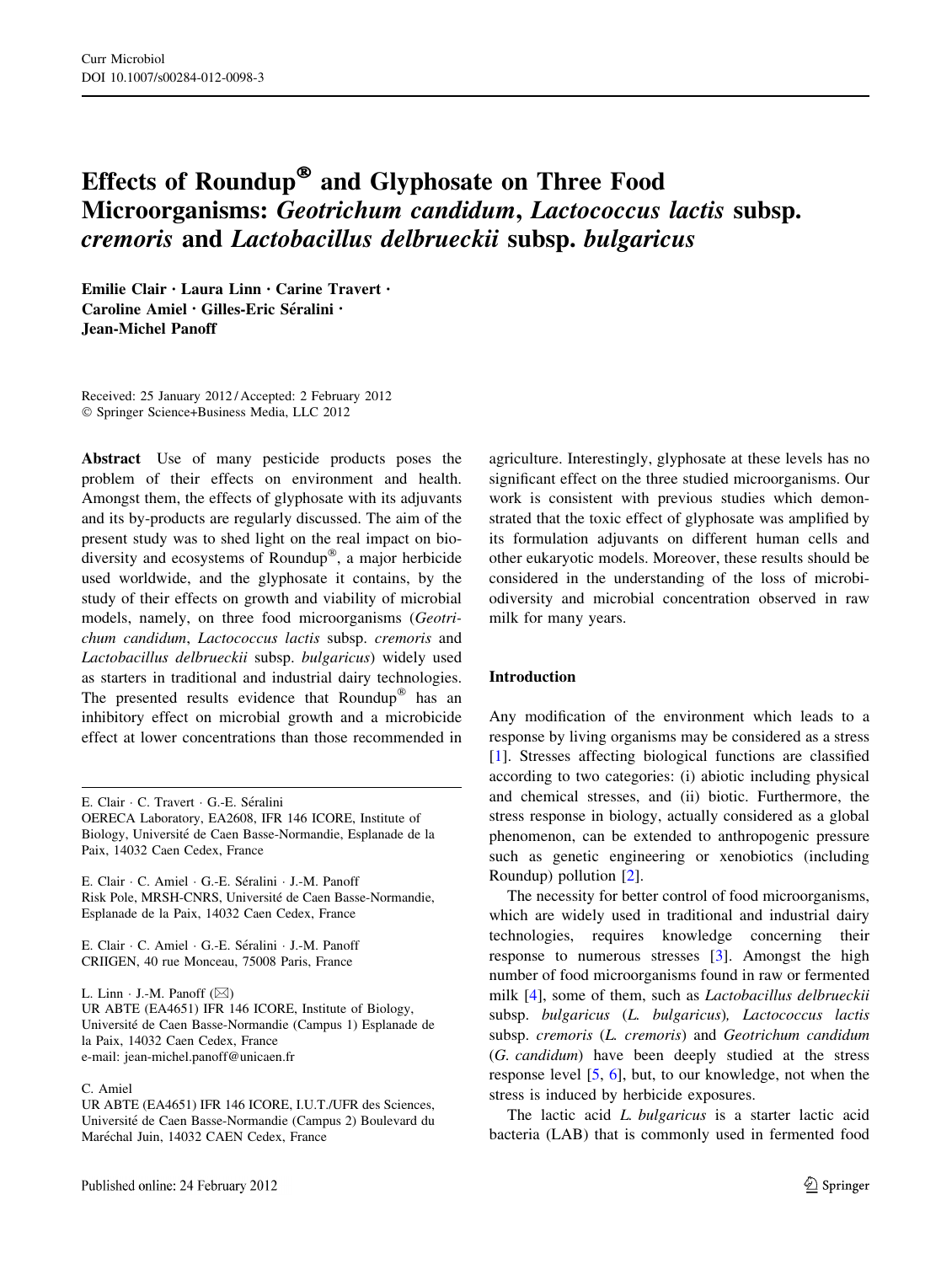technology [\[4](#page-5-0), [7\]](#page-5-0). Besides its primary function to produce lactic acid during the fermentation process, L. bulgaricus also contributes in the proper development of both flavour (production of aromatics compounds such as acetoïne and acetaldehyde) and texture (polysaccharides synthesis) [[8,](#page-5-0) [9](#page-5-0)]. Amongst the LAB, L. lactis plays the role of model besides its role as major contributor in cheese processing [\[4](#page-5-0)]. Most of the food starters are based on this species which includes many subspecies and strains including the cremoris subspecies. The most important properties are the ability to produce acid in milk and to convert milk proteins to flavour components. G. candidum is a deuteromycete fungus whose teleomorph state is Galactomyces geotrichum [[10,](#page-5-0) [11\]](#page-5-0). It is found in raw milk and is widely used for its major application as a ripening agent in cheese-making [\[12](#page-5-0)]. In France, G. *candidum* is the dominant yeast-like fungus from smear-ripened soft cheese and mould-ripened cheese in which it forms a substantial part of the microflora [[4,](#page-5-0) [13](#page-5-0)].

It is estimated that at least 99% of the microorganisms on earth are not cultivable using current technologies. Paradoxically enough, this tremendous uncontrolled microbiodiversity could be the reason for the lack of interest in the endangered bacteria hypothesis [\[14](#page-5-0)]. While plant and animal preservation are approached both in situ and ex situ, preservation of microorganisms is managed only ex situ [\[15](#page-5-0)]. Studies on the distribution of subspecies within the species *L. cremoris*, have shown the difficulty of isolating the cremoris subspecies from the dairy environment in some geographic areas. Some hypothetical intrinsic and extrinsic causes can be proposed to analyse this type of rarefaction. Over the past few decades, the environment of L. cremoris has been drastically modified by human activity, giving rise firstly to anthropogenic stress for instance pesticides and secondly to biodiversity reduction (plant varieties in pasture) [\[14](#page-5-0)].

Roundup is the major herbicide used worldwide partly because 70% of GM food plants are Roundup-tolerant [\[16](#page-5-0)]. Roundup formulations contain glyphosate, claimed active component, and also adjuvants like polyethoxylated tallowamine (POEA) for a better stability and penetration by modifying the physicochemical properties of formulations [\[17](#page-5-0)].

Glyphosate and AMPA (aminomethyl phosphonic acid), its main metabolite, are amongst the first major pollutants of surface waters [\[18](#page-5-0)]. Roundup reduces the biodiversity of species in the aquatic community [\[19](#page-5-0)]. Currently, the maximum tolerated glyphosate residue in milk in Europe is 0.05 mg/kg or 0.05 ppm [[20\]](#page-5-0). Glyphosate is found in humans at the ppm level [\[21](#page-5-0)]. Some of us have previously observed that Roundup is cytotoxic to human placental, embryonic kidney and liver cell lines at very low subagricultural dilutions [\[22–25](#page-5-0)].

In vivo, effects of Roundup on male reproductive system of ducks and rabbits [\[26](#page-5-0), [27\]](#page-5-0) and liver of rats [\[28](#page-5-0), [29](#page-5-0)] have been observed. It is known that Roundup has negative effects on fauna and flora at different qualitative and quantitative levels. In the sea urchin egg, cell cycle alteration and inhibition of transcription were observed [[30,](#page-5-0) [31](#page-5-0)].

In microbiology, it was reported that glyphosate affects growth and metabolism of Saccharomyces cerevisiae [\[32](#page-5-0)]. Moreover, glyphosate is more toxic in distilled water than in seawater on prokaryotic bacteria Vibrio fischeri [\[33](#page-5-0)]. Also, Tetrahymena pyriformis a eukaryotic cilli protozoan is less sensitive to glyphosate and AMPA than V. fischeri [\[34](#page-5-0)].

The work described in the present article was carried out on three microorganisms of food interest, to highlight the impact of the Roundup herbicide and of glyphosate on food microbial world. The need to study and preserve the microbial diversity in dairy ecosystems (i.e. raw milk, cheese and yogurt) is of major interest for future developments in food processing.

#### Materials and Methods

#### Strains and Culture Conditions

Experiments were performed with G. candidum ATCC 204307, Lactobacillus delbrueckii subsp. bulgaricus CFL1 and Lactococcus lactis subsp. cremoris ATCC 19257. G. candidum was cultured in MSF, pH 5.6; L. lactis in M17 containing lactose, pH 7.1 (AES Laboratoire, Combourg, France); and *L. bulgaricus* in MRS, pH 6.4 (AES Laboratoire). Cultures recovered in stationary phase of growth were used to inoculate new media at 2% (volume of liquid culture/volume of culture broth). The initial cell concentrations before treatments are  $1.95.10^4 \pm 0.36$ , 6.3110<sup>5</sup>  $\pm$  2.03 and 6.70.10<sup>8</sup>  $\pm$  2.52 UFC/ml for *G. can*didum, L. bulgaricus and L. cremoris, respectively.

#### Roundup and Glyphosate Treatments

Roundup R400 (400 g/l of glyphosate) and R450 (450 g/l of glyphosate) (Monsanto, Anvers, Belgium) were diluted in autoclaved culture media, pH adjusted to each medium and  $0.2 \mu m$  filtered. A solution of glyphosate (Sigma-Aldrich, Saint-Quentin Fallavier, France), equivalent in glyphosate concentration and pH to R450, was diluted in different media.

#### Turbidimetry Measurement and Colony Counting

Experiments were performed with 96-well plates. The minimal inhibitory concentration (MIC) was evaluated,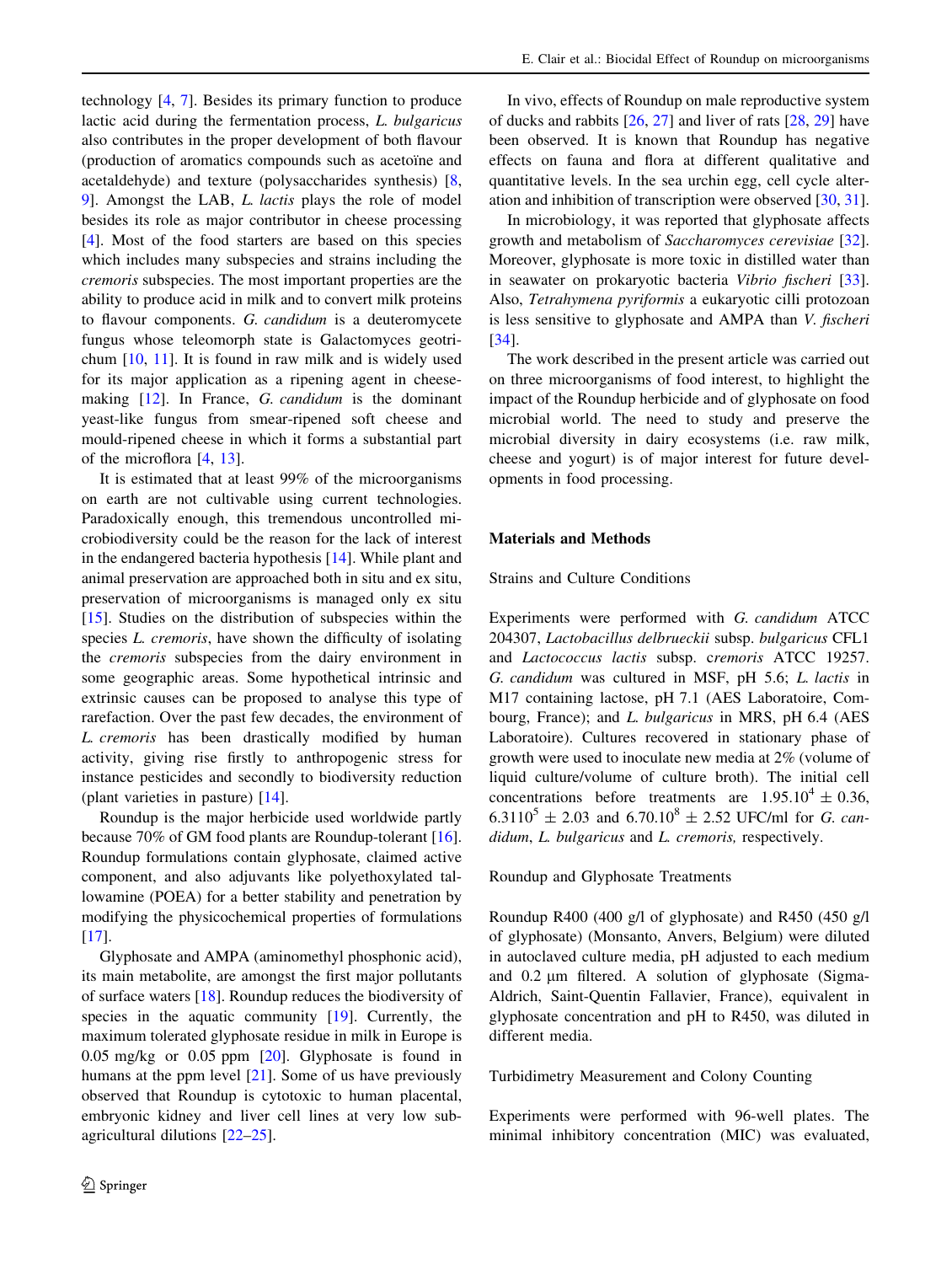after treatment, by turbidimetry measurement at 600 nm using a microplate reader (Metertech  $\Sigma$ 960, Taipei, Taiwan). The minimal microbicide concentration (MMC) which corresponds to the minimal treatment leading to 99.99% of lethality was evaluated by colony counting, after plating the previously treated micro-organisms. Concentrations between the MIC value and the MMC value correspond to cells that do not growth but are not dead. For these experiments, it is not necessary to wash the cells before plating. The final dilution is so important that the herbicide residues are then negligible.

#### Colonies Observations

Each microorganism was plated on Petri dishes containing agar and Roundup, and then incubated during 48 h. Colonies were macroscopically observed using a Canon EOS 350D camera and microscopically using a Leica DMLB microscope (magnification  $\times 500$  for G. Candidum and  $\times$ 1,000 for *L. bulgaricus* and *L. cremoris*) after coloration with cotton blue for G. *candidum* and methylene blue for the two bacteria.

### Statistical Analysis

Data were expressed as mean  $\pm$  SEM for three independent determinations  $(n = 9)$ . Significant differences were determined by Student t test with  $P \lt 0.05^*$ ,  $P \lt 0.01^{**}$ and  $P < 0.001***$ .

## Results

Our first observation is the relatively comparable toxicity profiles on three essential food microorganisms, in a short 24-h period (Fig. [1](#page-3-0)a–c). Roundup is always more potent than glyphosate, and in all cases, toxic from levels 10–100 times below the lowest agricultural uses (10,000 ppm). G. candidum and L. cremoris are more Roundup sensitive than L. bulgaricus. Similar impacts have not been observed for glyphosate alone (except for G. candidum at 10,000 ppm). Roundup effect was not proportional to glyphosate concentration in the Roundup formulation, since R400 is almost 10-fold more inhibitory than R450 (Fig. [1](#page-3-0)a). A specific biphasic inhibitory effect was transiently observed at low doses (around 100 ppm) for L. cremoris, and possibly for G. candidum. Microbicide effect of Roundup was obtained at concentrations 1.2, 1.6 and 2 times higher than the measured MICs for L. bulgaricus, G. candidum and L. cremoris, respectively (Table [1](#page-3-0)). The macroscopic observations (Fig. [2\)](#page-4-0) showed differences in sensitivity between the three micro-organisms: L. cremoris, G. candidum and L. bulgaricus, and no colonies were observed at 200, 1,000 and 2,000 ppm of Roundup, respectively. Considering the size, colonies of G. candidum and L. bulgaricus decrease depending on the concentration of Roundup (Fig. [2g](#page-4-0), i) present. Microscopically, no significant differences were observed between controls and treated colonies. However, it seems that cell contents of L. bulgaricus leaks out (Roundup 1,000 ppm; Fig. [2l](#page-4-0)).

### Discussion

The relatively comparable toxicity profiles on these three essential food microorganisms is surprising since the fungus is phylogenetically far from the other two [\[35](#page-5-0)]. It has previously been shown that glyphosate and Roundup are toxic and can reduce fungal growth at concentrations above 10 ppm for mycorrhizal fungi (Hebeloma crustuliniforme, Laccaria laccata, Thelephora americana, T. terrestris and Suillus tomentosus) [\[36](#page-5-0)]. Similarly, some adverse effects were observed at concentrations below those found in the soil after typical applications. Moreover, differences in the sensitivities of the different species have also been observed towards the herbicide [[36,](#page-5-0) [37\]](#page-5-0). The inhibitory and microbicide effects observed at agricultural sub-doses in this work are consistent with those previously observed in fungi [\[36](#page-5-0), [37\]](#page-5-0). Glyphosate is believed to be the major active principle in the herbicide through its inhibition of EPSPS. Glyphosate metabolism varies by organism [\[38](#page-5-0)]. Glyphosate blocks EPSPS (5-enolpyruvylshikimate-3-phosphate synthase), a key enzyme involved in the biosynthesis of aromatic amino acids, naturally present in plants, fungi and some bacteria. EPSPS, which exists in two classes—glyphosate-sensitive and glyphosate-tolerant—is essential in plants for protein production via the shikimic acid pathway [\[39–41](#page-5-0)]. There could be an enzyme highly tolerant to glyphosate, which would have some genetical homologies with the first and/or the second classes of this enzyme [[42,](#page-5-0) [43](#page-5-0)]. This enzyme is absent in mammals. However, other inhibition pathways are involved, like Cyp450 aromatase inhibition, since glyphosate is weakly responsible of the cytotoxicity on eukaryotic cells (human placental, embryonic or umbilical cord cells) [[22,](#page-5-0) [23,](#page-5-0) [25](#page-5-0)] and cellular endocrine disruption [\[24](#page-5-0)]. This is in agreement with the lethality observed on the three food microorganisms studies in the present work. Moreover, like on eukaryotic cells, impact of glyphosate is not proportional to its concentration in Roundup formulations, confirming adjuvants are not inert—an observation that supports the findings of previous studies [\[23](#page-5-0), [25\]](#page-5-0). Similar effects on microorganisms have been reported previously in the literature; in fact, it appeared that Ichthyophthirius multifiliis and T. thermophila tolerate glyphosate but not Roundup. The commercial formulation was then 100 times more toxic than the active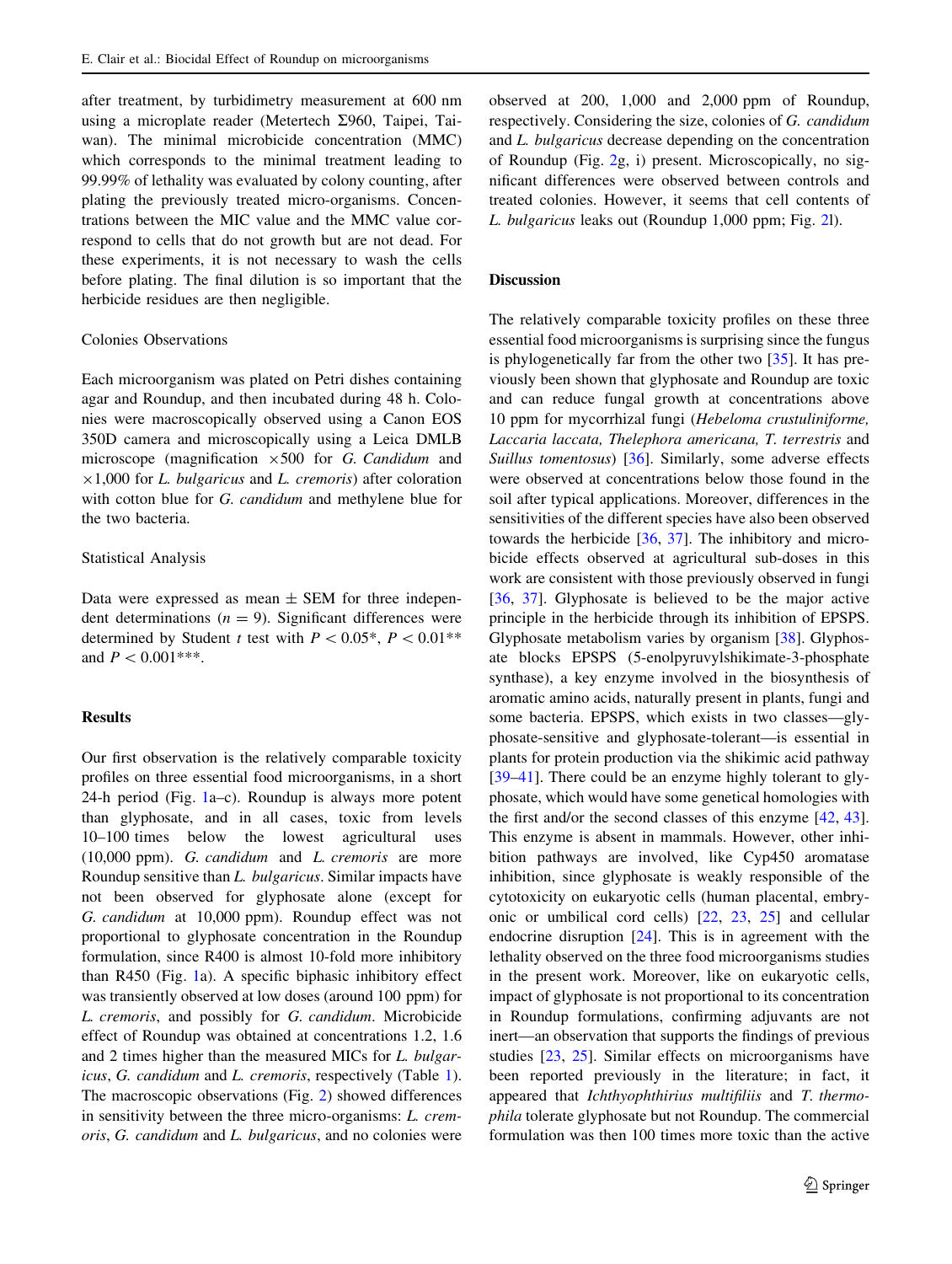<span id="page-3-0"></span>



Table 1 MIC and MMC for three microorganisms (Geotrichum candidum, Lactococcus lactis subsp. cremoris and Lactobacillus delbrueckii subsp. bulgaricus) after 24 h of incubation in growth media supplemented with Roundup or equivalent amount of glyphosate

| Strain                                   | Glyphosate in<br>Roundup <sup>®</sup> $(g/l)$ | MIC<br>(ppm) | <b>MMC</b><br>(ppm) |
|------------------------------------------|-----------------------------------------------|--------------|---------------------|
| G. candidum<br>ATCC204307                | 400                                           | 100          | 1,000               |
|                                          | 450                                           | 625          | 1,000               |
| L. lactis subsp. cremoris<br>ATCC19257   | 450                                           | 312          | 625                 |
| L. delbrueckii subsp.<br>bulgaricus CFL1 | 450                                           | 1.000        | 1.250               |

The minimal agricultural use of the herbicide is 10,000 ppm

ingredient (G) [[44\]](#page-5-0). Amongst these adjuvants, POEA which promotes a xenobiotic penetration into cells, is more toxic than glyphosate [[23\]](#page-5-0). Microorganisms studied here are 10 times less sensitive than human embryonic, placental and hepatic cells. At non-toxic concentrations, some endocrine biphasic disrupting effects have already been observed in human cells with Roundup [\[24](#page-5-0)]. This could be the case of a receptor-mediated phenomenon with a stimulation followed by internalization and desensitization. Thus, if there is a stress reaction widely distributed in evolution, we could suggest that biphasic inhibitory effects at non-toxic doses of Roundup and glyphosate on L. cremoris and probably G. candidum could be receptormediated.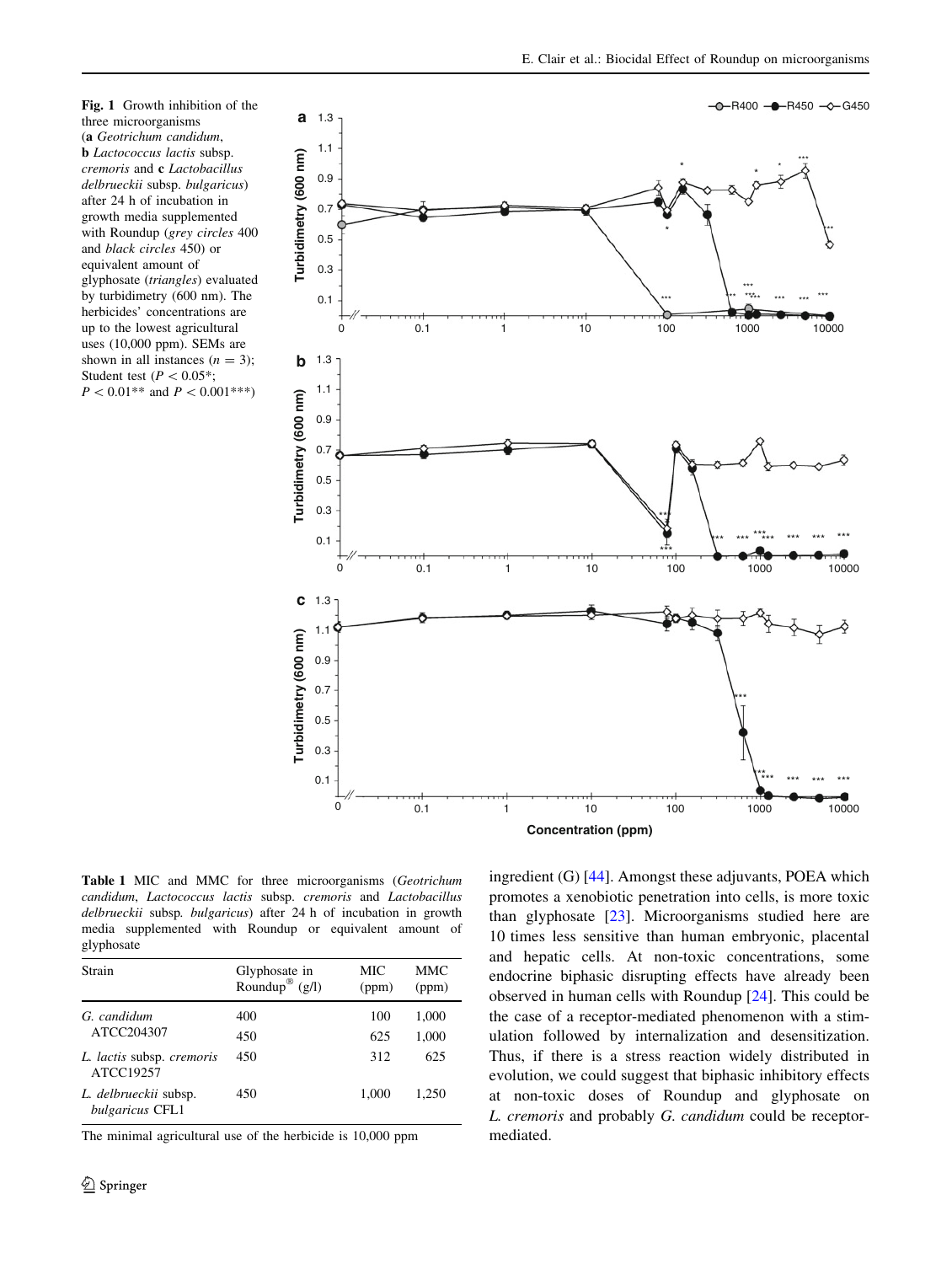<span id="page-4-0"></span>

Fig. 2 Macroscopic  $(a-c,$  and  $g-i)$  and microscopic  $(d-f$  and  $j-l)$ observations of Geotrichum candidum, Lactococcus lactis subsp. cremoris and Lactobacillus delbrueckii subsp. bulgaricus, after 48 h of incubation on solid growth media supplemented with Roundup

In conclusion, the pesticide Roundup sprayed on Roundup tolerant GMOs and on non-agricultural soils could thus impact on specific microbiodiversity including food interest microorganisms. This is illustrated by the fact that actual food processing requires industrial food starters for milk fermentation. Furthermore, unpredictable consequences of Roundup on soil microorganisms have to be considered.

Acknowledgments The authors thank J.-M. Bré for his technical assistance during the experimentation. This work was supported by the Ministère de l'Enseignement Supérieur et de la Recherche. E. C. holds a fellowship from the Conseil Régional de Basse-Normandie and CRIIGEN (Committee for Independent Research and Information

(500 ppm for  $g$  and  $j$ , 100 ppm for  $h$  and  $k$ , 1,000 ppm for  $i$  and  $l$ ) or without (for  $a$ ,  $d$ ,  $b$ ,  $e$ ,  $c$  and  $f$ ). The herbicide concentrations are up to the lowest agricultural uses (10,000 ppm)

on Genetic Engineering). The authors would also like to thank Testbiotech for their support.

## References

- 1. Missous G, Thammavongs B, Dieuleveux V et al (2007) Improvement of the cryopreservation of the fungal starter Geotrichum candidum by artificial nucleation and temperature downshift control. Cryobiology 55:66–71
- 2. Thammavongs B, Denou E, Missous G et al (2008) Response to environmental stress as a global phenomenon in biology: the example of microorganisms. Microbes Environ 23:20–23